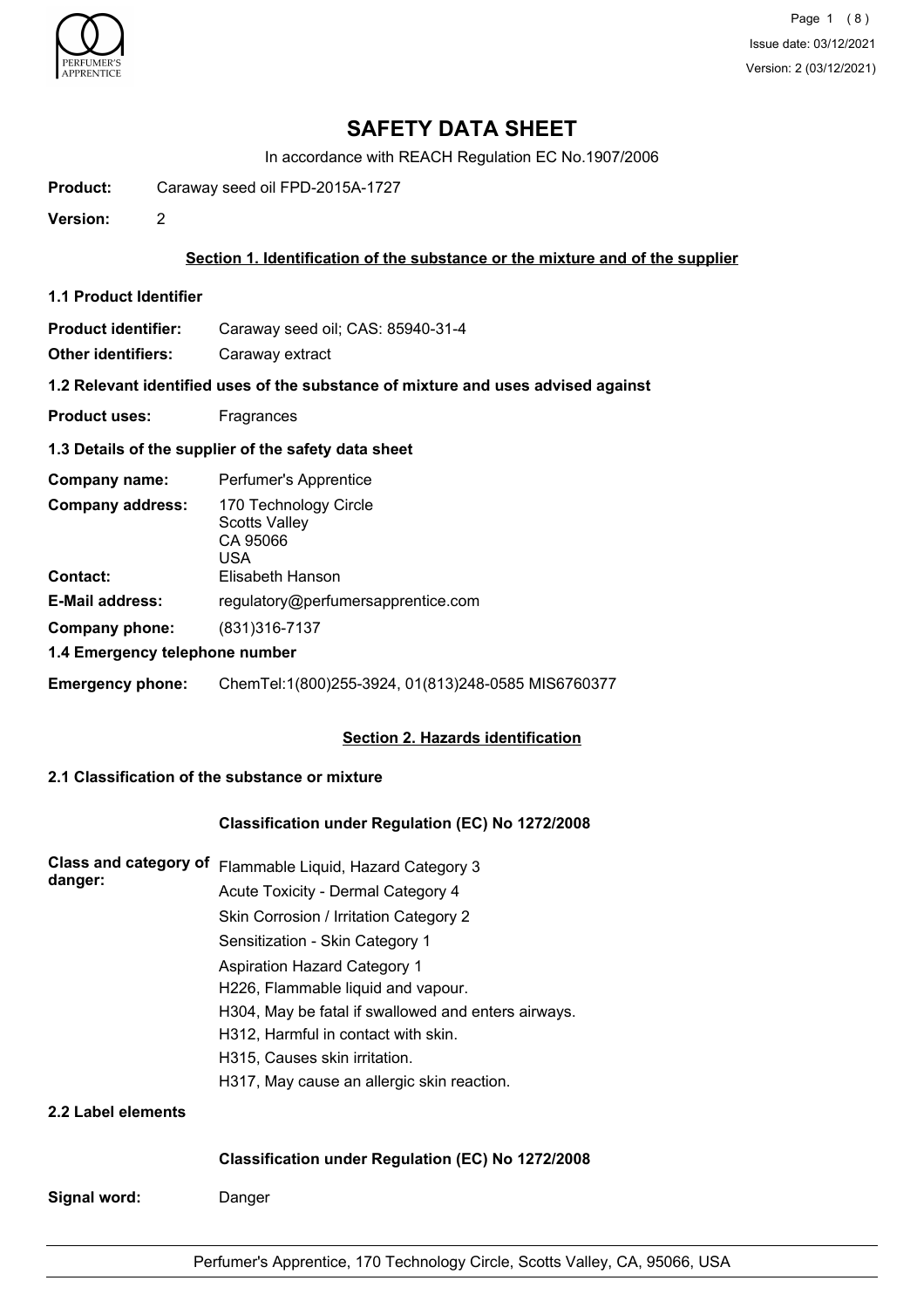

Page 2 (8) Issue date: 03/12/2021 Version: 2 (03/12/2021)

# **SAFETY DATA SHEET**

In accordance with REACH Regulation EC No.1907/2006

| <b>Product:</b>                     |   | Caraway seed oil FPD-2015A-1727                                                                                                                                                                                                                                                                                                                                                                                                                                                                                                                                                                                                                                                                                                                                                                                                                                                                                                                                                                                                                                                                                                                                                                                                                                                                                                                                                           |
|-------------------------------------|---|-------------------------------------------------------------------------------------------------------------------------------------------------------------------------------------------------------------------------------------------------------------------------------------------------------------------------------------------------------------------------------------------------------------------------------------------------------------------------------------------------------------------------------------------------------------------------------------------------------------------------------------------------------------------------------------------------------------------------------------------------------------------------------------------------------------------------------------------------------------------------------------------------------------------------------------------------------------------------------------------------------------------------------------------------------------------------------------------------------------------------------------------------------------------------------------------------------------------------------------------------------------------------------------------------------------------------------------------------------------------------------------------|
| <b>Version:</b>                     | 2 |                                                                                                                                                                                                                                                                                                                                                                                                                                                                                                                                                                                                                                                                                                                                                                                                                                                                                                                                                                                                                                                                                                                                                                                                                                                                                                                                                                                           |
| <b>Hazard statements:</b>           |   | H226, Flammable liquid and vapour.<br>H304, May be fatal if swallowed and enters airways.<br>H312, Harmful in contact with skin.<br>H315, Causes skin irritation.<br>H317, May cause an allergic skin reaction.                                                                                                                                                                                                                                                                                                                                                                                                                                                                                                                                                                                                                                                                                                                                                                                                                                                                                                                                                                                                                                                                                                                                                                           |
| M factor:                           |   | None                                                                                                                                                                                                                                                                                                                                                                                                                                                                                                                                                                                                                                                                                                                                                                                                                                                                                                                                                                                                                                                                                                                                                                                                                                                                                                                                                                                      |
| Supplemental<br>Information:        |   | None                                                                                                                                                                                                                                                                                                                                                                                                                                                                                                                                                                                                                                                                                                                                                                                                                                                                                                                                                                                                                                                                                                                                                                                                                                                                                                                                                                                      |
| <b>Precautionary</b><br>statements: |   | P210, Keep away from heat, sparks, open flames and hot surfaces. - No smoking.<br>P233, Keep container tightly closed.<br>P240, Ground/bond container and receiving equipment.<br>P241, Use explosion-proof electrical, ventilating and lighting equipment.<br>P242, Use only non-sparking tools.<br>P243, Take precautionary measures against static discharge.<br>P261, Avoid breathing vapour or dust.<br>P264, Wash hands and other contacted skin thoroughly after handling.<br>P272, Contaminated work clothing should not be allowed out of the workplace.<br>P280, Wear protective gloves/eye protection/face protection.<br>P301/310, IF SWALLOWED: Immediately call a POISON CENTER or doctor/physician.<br>P303/361/353, IF ON SKIN (or hair): Remove/take off immediately all contaminated clothing.<br>Rinse skin with water/shower.<br>P312, Call a POISON CENTRE or doctor/physician if you feel unwell.<br>P331, Do not induce vomiting.<br>P333/313, If skin irritation or rash occurs: Get medical advice/attention.<br>P362, Take off contaminated clothing and wash before reuse.<br>P370/378, In case of fire: Use carbon dioxide, dry chemical, foam for extinction.<br>P403/235, Store in a well-ventilated place. Keep cool.<br>P405, Store locked up.<br>P501, Dispose of contents/container to approved disposal site, in accordance with local<br>regulations. |
| Pictograms:                         |   |                                                                                                                                                                                                                                                                                                                                                                                                                                                                                                                                                                                                                                                                                                                                                                                                                                                                                                                                                                                                                                                                                                                                                                                                                                                                                                                                                                                           |
| 2.3 Other hazards                   |   |                                                                                                                                                                                                                                                                                                                                                                                                                                                                                                                                                                                                                                                                                                                                                                                                                                                                                                                                                                                                                                                                                                                                                                                                                                                                                                                                                                                           |
| <b>Other hazards:</b>               |   | None                                                                                                                                                                                                                                                                                                                                                                                                                                                                                                                                                                                                                                                                                                                                                                                                                                                                                                                                                                                                                                                                                                                                                                                                                                                                                                                                                                                      |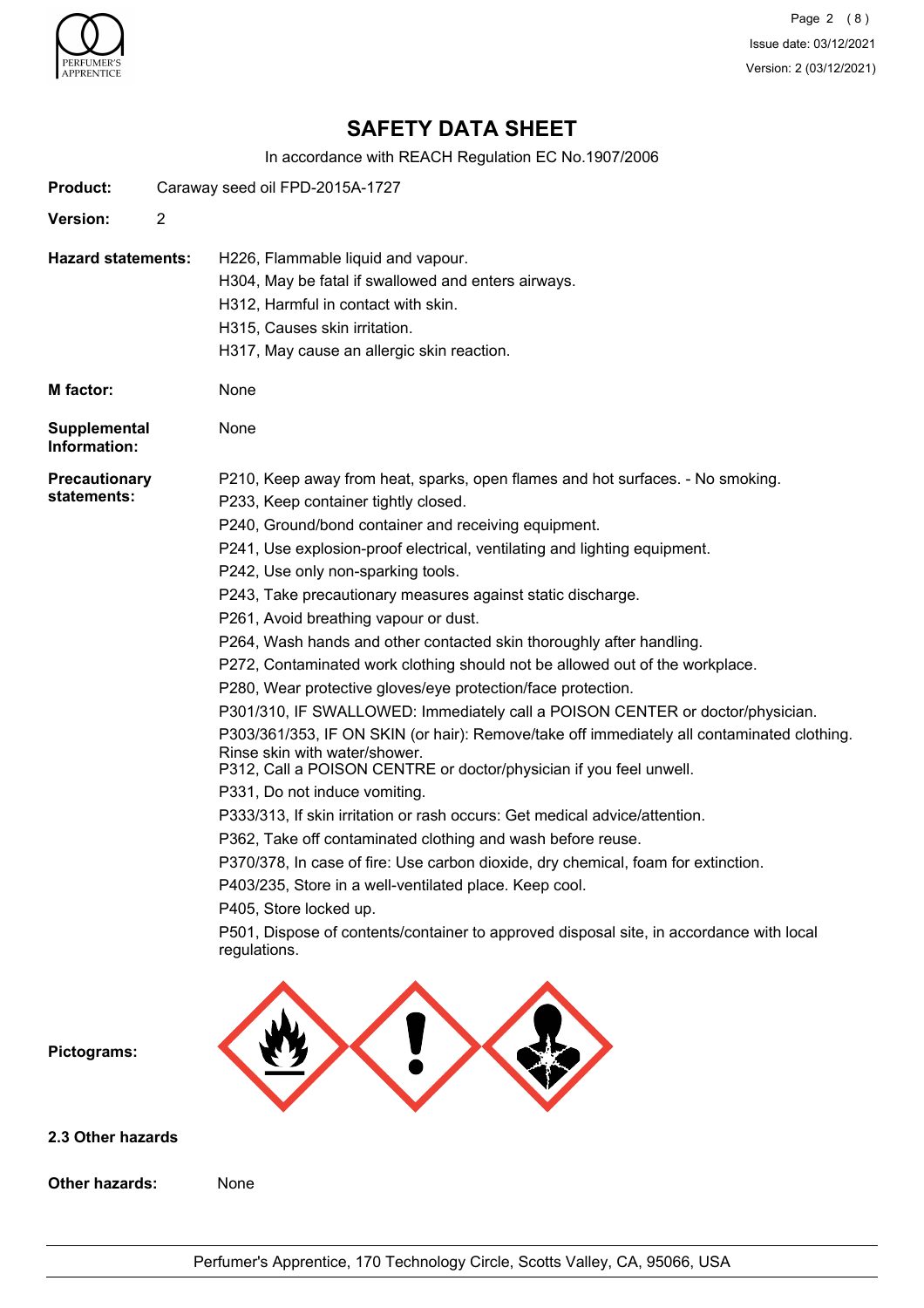

Page 3 (8) Issue date: 03/12/2021 Version: 2 (03/12/2021)

# **SAFETY DATA SHEET**

In accordance with REACH Regulation EC No.1907/2006

**Product:** Caraway seed oil FPD-2015A-1727

**Version:** 2

## **Section 3. Composition / information on ingredients**

### **3.1 Substances**

**Product identifier:** Caraway seed oil; CAS: 85940-31-4

## **Contains:**

| <b>Name</b>       | <b>CAS</b> | <b>EC</b> | <b>REACH Registration</b><br>No. | $\%$   | <b>Classification for</b><br>(CLP) 1272/2008                                                                                        |
|-------------------|------------|-----------|----------------------------------|--------|-------------------------------------------------------------------------------------------------------------------------------------|
| <b>Id-Carvone</b> | 2244-16-8  | 218-827-2 |                                  | 59.00% | Skin Sens. 1B;H317,-                                                                                                                |
| Id-Limonene       | 5989-27-5  | 227-813-5 |                                  | 39.00% | Flam. Lig. 3-Skin Irrit.<br>2-Skin Sens. 1B-Asp.<br>Tox 1-Aquatic Acute 1-<br>Aquatic Chronic 1;<br>H226-H304-H315-<br>IH317-H410.- |
| lalpha-Pinene     | 80-56-8    | 201-291-9 |                                  | 0.10%  | Flam. Lig. 3-Skin Irrit.<br>2-Skin Sens. 1B-Asp.<br>Tox 1-Aquatic Acute 1-<br>Aquatic Chronic 1;<br>H226-H304-H315-<br>H317-H410,-  |

# **Section 4. First-aid measures**

## **4.1 Description of first aid measures**

| Inhalation:           | Remove from exposure site to fresh air, keep at rest, and obtain medical attention.                           |
|-----------------------|---------------------------------------------------------------------------------------------------------------|
| Eye exposure:         | Flush immediately with water for at least 15 minutes. Contact physician if symptoms persist.                  |
| <b>Skin exposure:</b> | IF ON SKIN (or hair): Remove/take off immediately all contaminated clothing. Rinse skin with<br>water/shower. |
| Ingootian:            | IF OWALLOWED, $\lim_{x\to\infty} \frac{1}{x}$ is taken a set as DOIOONLOFNTED as also taughter is taken       |

**Ingestion:** IF SWALLOWED: Immediately call a POISON CENTER or doctor/physician.

## **4.2 Most important symptoms and effects, both acute and delayed**

May be fatal if swallowed and enters airways.

Harmful in contact with skin.

Causes skin irritation.

May cause an allergic skin reaction.

## **4.3 Indication of any immediate medical attention and special treatment needed**

None expected, see Section 4.1 for further information.

# **SECTION 5: Firefighting measures**

## **5.1 Extinguishing media**

Suitable media: Carbon dioxide, Dry chemical, Foam.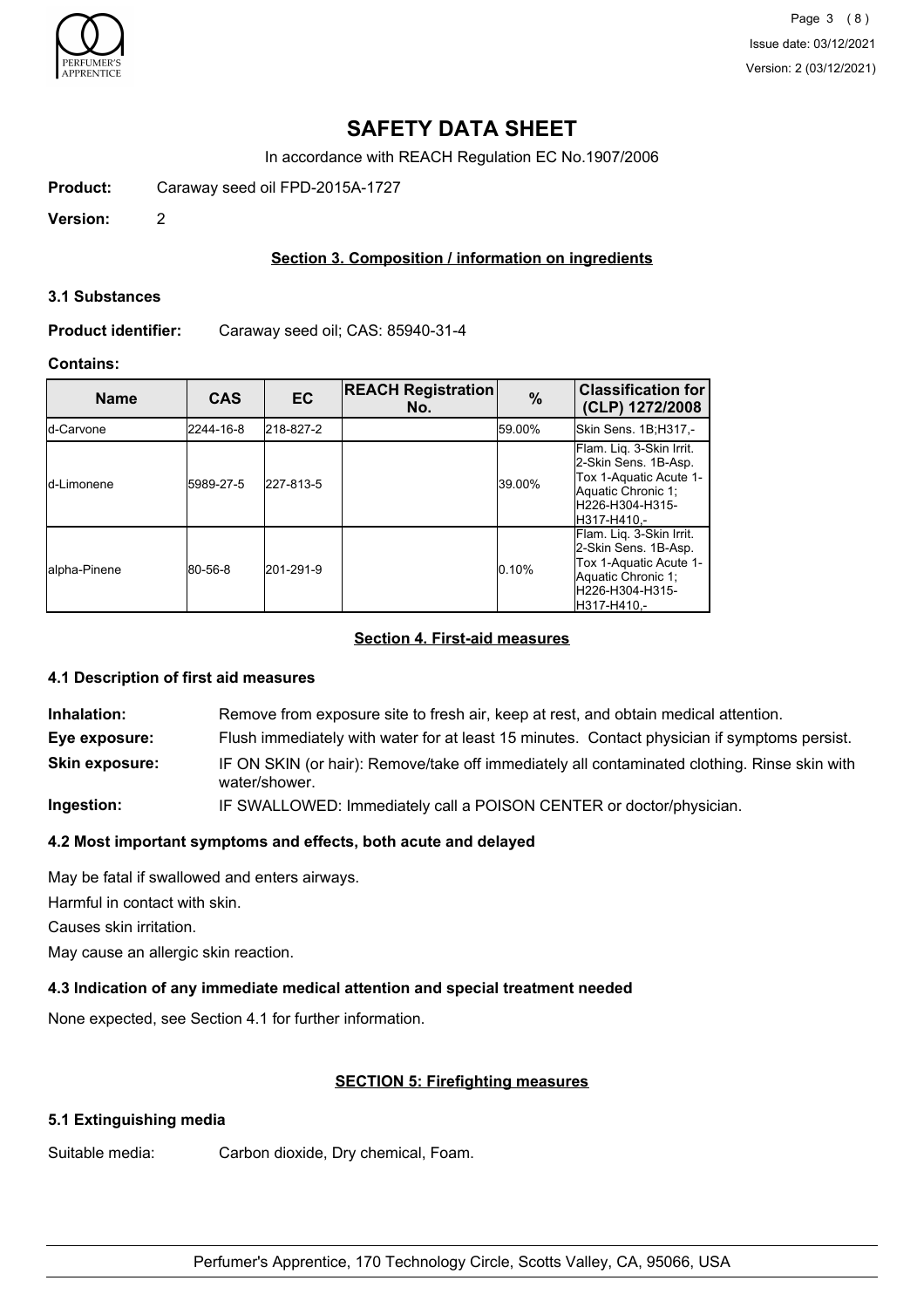

Page 4 (8) Issue date: 03/12/2021 Version: 2 (03/12/2021)

# **SAFETY DATA SHEET**

In accordance with REACH Regulation EC No.1907/2006

**Product:** Caraway seed oil FPD-2015A-1727

**Version:** 2

## **5.2 Special hazards arising from the substance or mixture**

In case of fire, may be liberated: Carbon monoxide, Unidentified organic compounds.

### **5.3 Advice for fire fighters:**

In case of insufficient ventilation, wear suitable respiratory equipment.

### **Section 6. Accidental release measures**

### **6.1 Personal precautions, protective equipment and emergency procedures:**

Avoid inhalation. Avoid contact with skin and eyes. See protective measures under Section 7 and 8.

### **6.2 Environmental precautions:**

Keep away from drains, surface and ground water, and soil.

### **6.3 Methods and material for containment and cleaning up:**

Remove ignition sources. Provide adequate ventilation. Avoid excessive inhalation of vapours. Contain spillage immediately by use of sand or inert powder. Dispose of according to local regulations.

### **6.4 Reference to other sections:**

Also refer to sections 8 and 13.

## **Section 7. Handling and storage**

## **7.1 Precautions for safe handling:**

Keep away from heat, sparks, open flames and hot surfaces. - No smoking.

## **7.2 Conditions for safe storage, including any incompatibilities:**

Ground/bond container and receiving equipment. Use only non-sparking tools.

Take precautionary measures against static discharge.

## **7.3 Specific end use(s):**

Fragrances: Use in accordance with good manufacturing and industrial hygiene practices.

## **Section 8. Exposure controls/personal protection**

## **8.1 Control parameters**

Workplace exposure limits: Not Applicable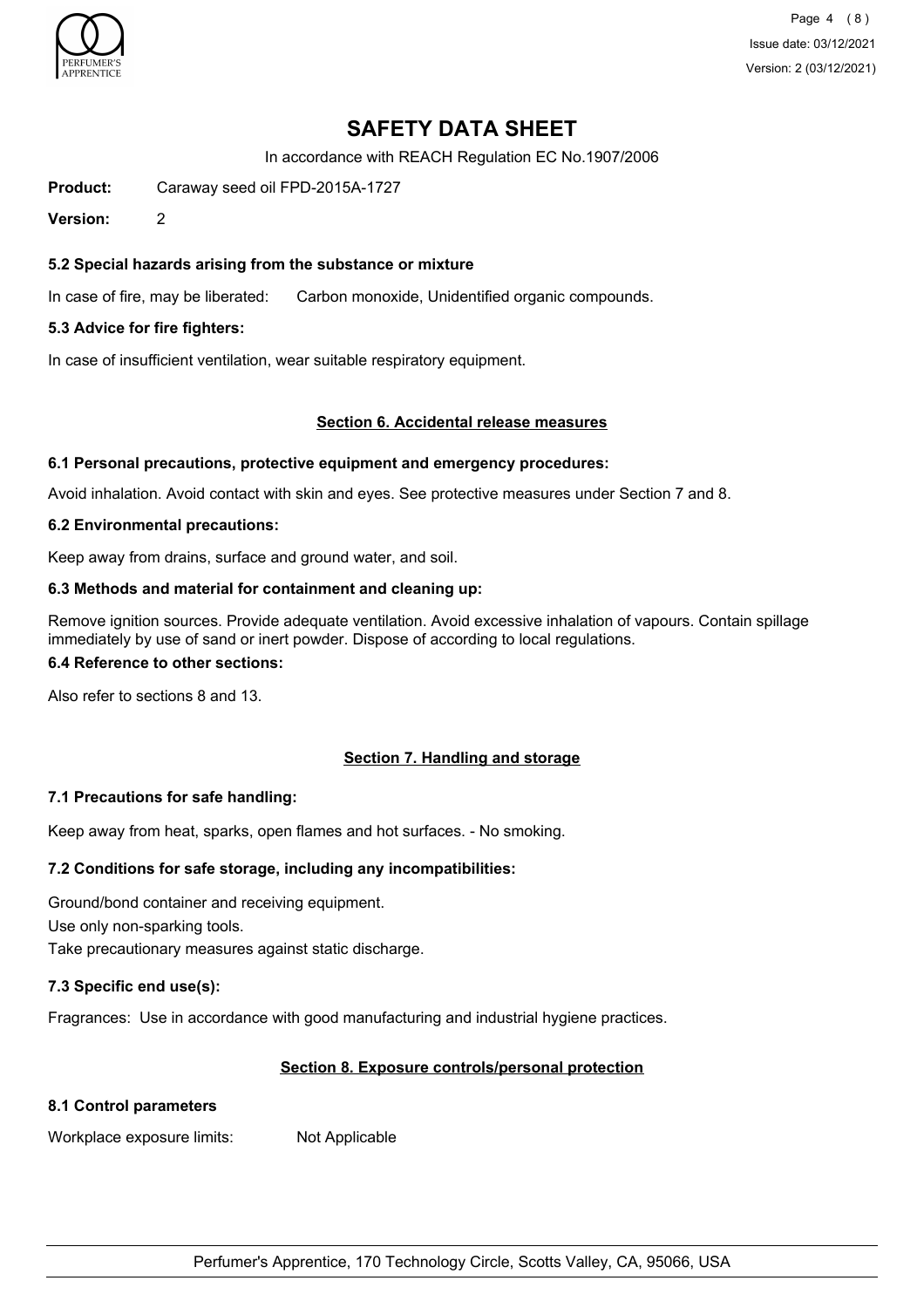

Page 5 (8) Issue date: 03/12/2021 Version: 2 (03/12/2021)

# **SAFETY DATA SHEET**

In accordance with REACH Regulation EC No.1907/2006

**Product:** Caraway seed oil FPD-2015A-1727

**Version:** 2

#### **8.2 Exposure Controls**

### **Eye / Skin Protection**

Wear protective gloves/eye protection/face protection

#### **Respiratory Protection**

Under normal conditions of use and where adequate ventilation is available to prevent build up of excessive vapour, this material should not require special engineering controls. However, in conditions of high or prolonged use, or high temperature or other conditions which increase exposure, the following engineering controls can be used to minimise exposure to personnel: a) Increase ventilation of the area with local exhaust ventilation. b) Personnel can use an approved, appropriately fitted respirator with organic vapour cartridge or canisters and particulate filters. c) Use closed systems for transferring and processing this material.

Also refer to Sections 2 and 7.

#### **Section 9. Physical and chemical properties**

### **9.1 Information on basic physical and chemical properties**

| Appearance:                                   | Not determined                               |
|-----------------------------------------------|----------------------------------------------|
| Odour:                                        | Not determined                               |
| <b>Odour threshold:</b>                       | Not determined                               |
| pH:                                           | Not determined                               |
| Melting point / freezing point:               | Not determined                               |
| Initial boiling point / range:                | Not determined                               |
| Flash point:                                  | 48.9 $\degree$ C                             |
| <b>Evaporation rate:</b>                      | Not determined                               |
| Flammability (solid, gas):                    | Not determined                               |
| Upper/lower flammability or explosive limits: | Product does not present an explosion hazard |
| Vapour pressure:                              | Not determined                               |
| Vapour density:                               | Not determined                               |
| <b>Relative density:</b>                      | Not determined                               |
| Solubility(ies):                              | Not determined                               |
| Partition coefficient: n-octanol/water:       | Not determined                               |
| Auto-ignition temperature:                    | Not determined                               |
| <b>Decomposition temperature:</b>             | Not determined                               |
| <b>Viscosity:</b>                             | Not determined                               |
| <b>Explosive properties:</b>                  | Not expected                                 |
| <b>Oxidising properties:</b>                  | Not expected                                 |
| 9.2 Other information:                        | None available                               |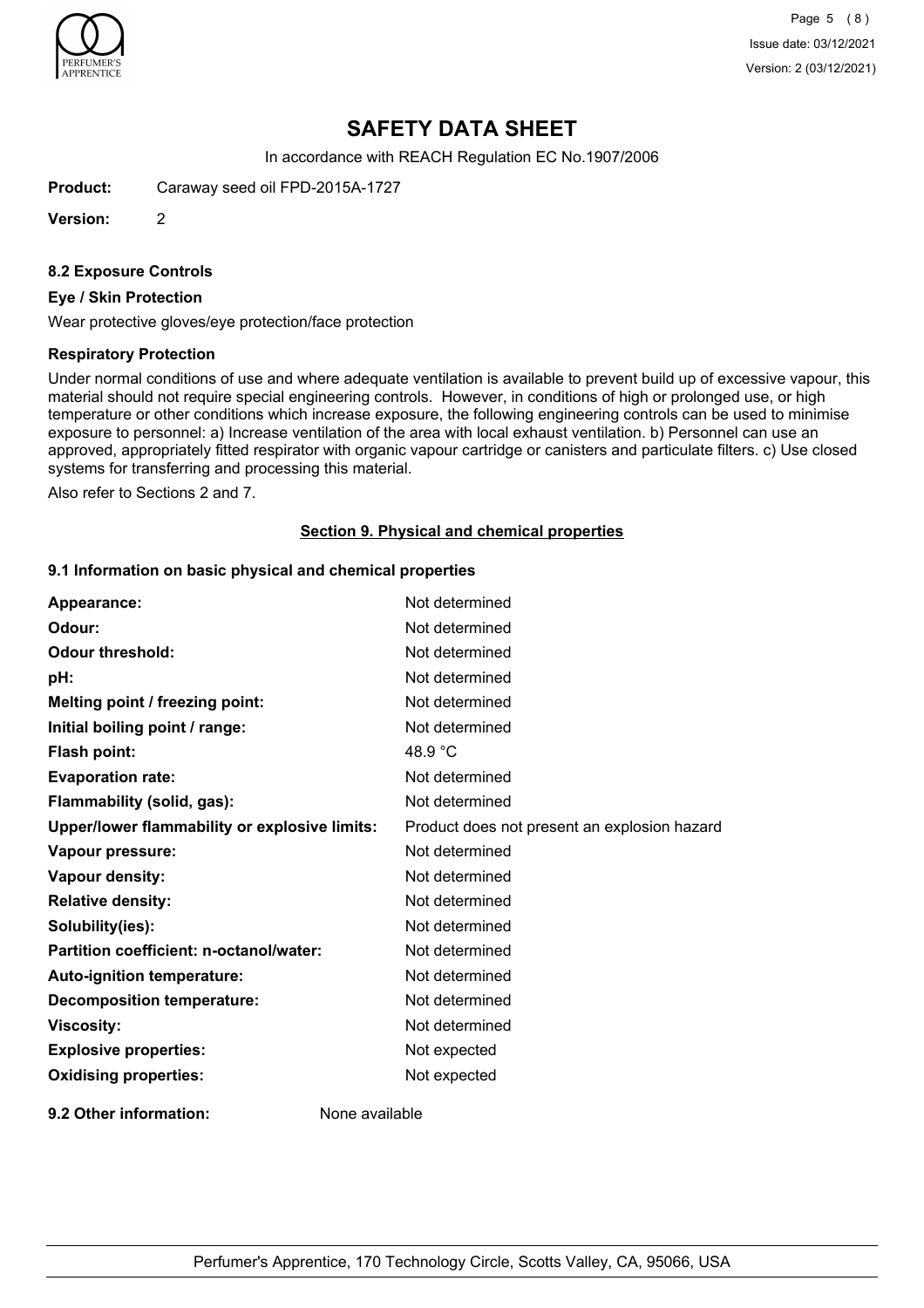

Page 6 (8) Issue date: 03/12/2021 Version: 2 (03/12/2021)

# **SAFETY DATA SHEET**

In accordance with REACH Regulation EC No.1907/2006

**Product:** Caraway seed oil FPD-2015A-1727

**Version:** 2

## **Section 10. Stability and reactivity**

### **10.1 Reactivity:**

Presents no significant reactivity hazard, by itself or in contact with water.

### **10.2 Chemical stability:**

Good stability under normal storage conditions.

### **10.3 Possibility of hazardous reactions:**

Not expected under normal conditions of use.

**10.4 Conditions to avoid:** Avoid extreme heat.

**10.5 Incompatible materials:** Avoid contact with strong acids, alkalis or oxidising agents.

## **10.6 Hazardous decomposition products:**

Not expected.

## **Section 11. Toxicological information**

## **11.1 Information on toxicological effects**

| <b>Acute Toxicity:</b>             | Acute Toxicity - Dermal Category 4                               |
|------------------------------------|------------------------------------------------------------------|
| <b>Acute Toxicity Oral</b>         | 3200 mg/kg                                                       |
| <b>Acute Toxicity Dermal</b>       | 1620 mg/kg                                                       |
| <b>Acute Toxicity Inhalation</b>   | Not Available                                                    |
| <b>Skin corrosion/irritation:</b>  | Skin Corrosion / Irritation Category 2                           |
| Serious eye damage/irritation:     | Based on available data the classification criteria are not met. |
| Respiratory or skin sensitisation: | Sensitization - Skin Category 1                                  |
| Germ cell mutagenicity:            | Based on available data the classification criteria are not met. |
| <b>Carcinogenicity:</b>            | Based on available data the classification criteria are not met. |
| <b>Reproductive toxicity:</b>      | Based on available data the classification criteria are not met. |
| <b>STOT-single exposure:</b>       | Based on available data the classification criteria are not met. |
| <b>STOT-repeated exposure:</b>     | Based on available data the classification criteria are not met. |
| <b>Aspiration hazard:</b>          | <b>Aspiration Hazard Category 1</b>                              |

## **Information about hazardous ingredients in the mixture**

Not Applicable

Refer to Sections 2 and 3 for additional information.

## **Section 12. Ecological information**

| 12.1 Toxicity:                      | Not available |
|-------------------------------------|---------------|
| 12.2 Persistence and degradability: | Not available |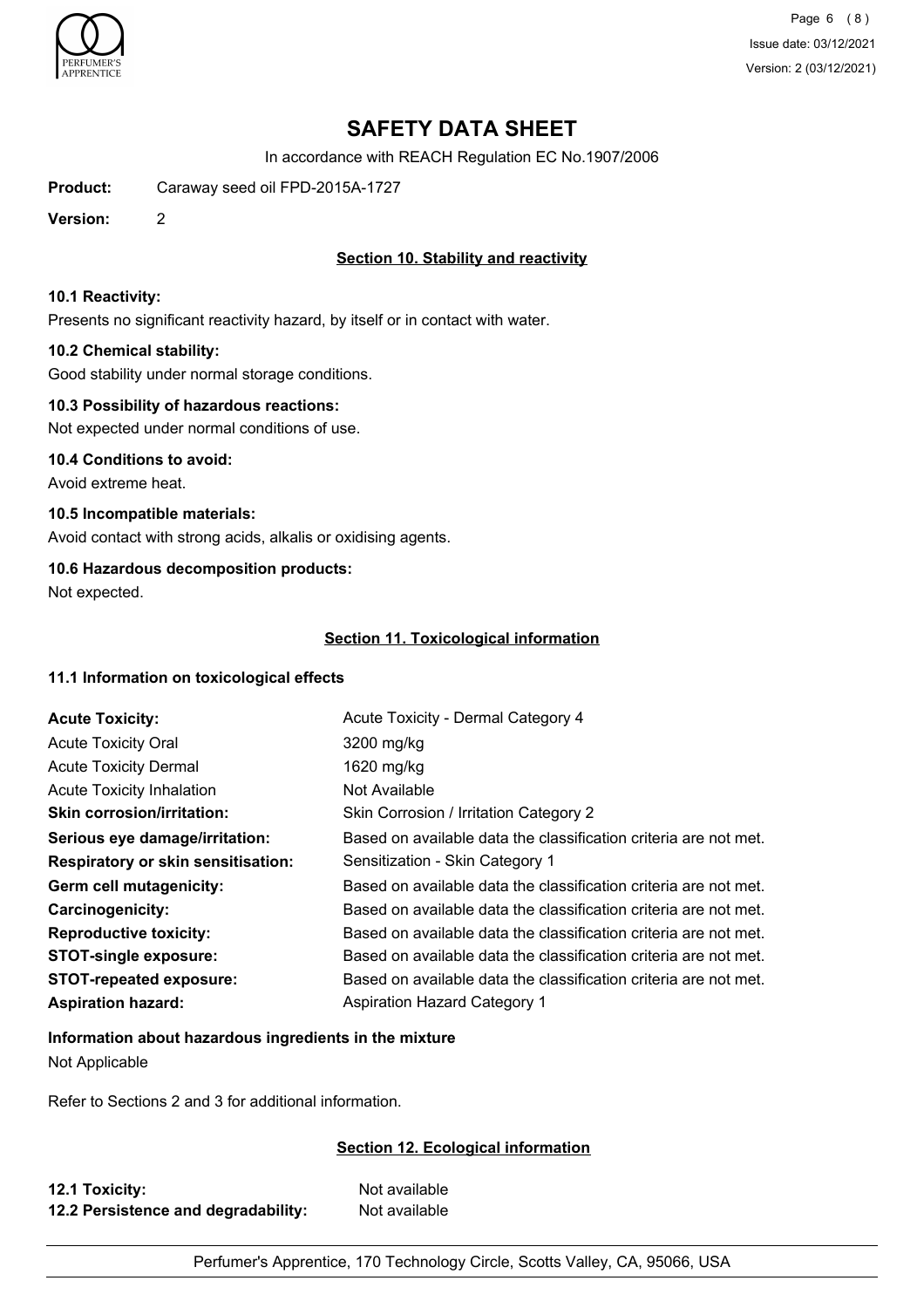

Page 7 (8) Issue date: 03/12/2021 Version: 2 (03/12/2021)

# **SAFETY DATA SHEET**

In accordance with REACH Regulation EC No.1907/2006

| Product: | Caraway seed oil FPD-2015A-1727 |  |
|----------|---------------------------------|--|
|          |                                 |  |

**Version:** 2

- **12.3 Bioaccumulative potential:** Not available
- **12.4 Mobility in soil:** Not available
- **12.5 Results of PBT and vPvB assessment:**

This substance does not meet the PBT/vPvB criteria of REACH, annex XIII.

**12.6 Other adverse effects:** Not available

#### **Section 13. Disposal considerations**

### **13.1 Waste treatment methods:**

Dispose of in accordance with local regulations. Avoid disposing into drainage systems and into the environment. Empty containers should be taken to an approved waste handling site for recycling or disposal.

### **Section 14. Transport information**

| 14.1 UN number:                    | UN1266                                              |
|------------------------------------|-----------------------------------------------------|
| 14.2 UN Proper Shipping Name:      | PERFUMERY PRODUCTS                                  |
| 14.3 Transport hazard class(es):   | 3                                                   |
| <b>Sub Risk:</b>                   | ۰                                                   |
| 14.4. Packing Group:               | Ш                                                   |
| <b>14.5 Environmental hazards:</b> | This is not an environmentally hazardous substance. |
| 14.6 Special precautions for user: | None additional                                     |

**14.7 Transport in bulk according to Annex II of MARPOL73/78 and the IBC Code:**

Not applicable

## **Section 15. Regulatory information**

### **15.1 Safety, health and environmental regulations/legislation specific for the substance or mixture**

RIFM ID Number: 326-H2.12

## **15.2 Chemical Safety Assessment**

A Chemical Safety Assessment has not been carried out for this product.

## **Section 16. Other information**

| <b>Concentration % Limits:</b>  | EH A1=63.94% EH C1=63.94% EH C2=6.39% EH C3=0.63938619% EH<br>$C$ 4=63.94% SCI 2=25.64% SS 1=1.69% AH 1=25.00% |
|---------------------------------|----------------------------------------------------------------------------------------------------------------|
| <b>Total Fractional Values:</b> | EH A1=1.56 EH C1=1.56 EH C2=15.64 EH C3=156.40 EH C4=1.56 SCL<br>$2=3.90$ SS 1=59.00 AH 1=4.00                 |

**Key to revisions:**

Classification under Regulation (EC) No 1272/2008

# **Key to abbreviations:**

| Λŀ<br>-<br>. | в |
|--------------|---|
|              |   |